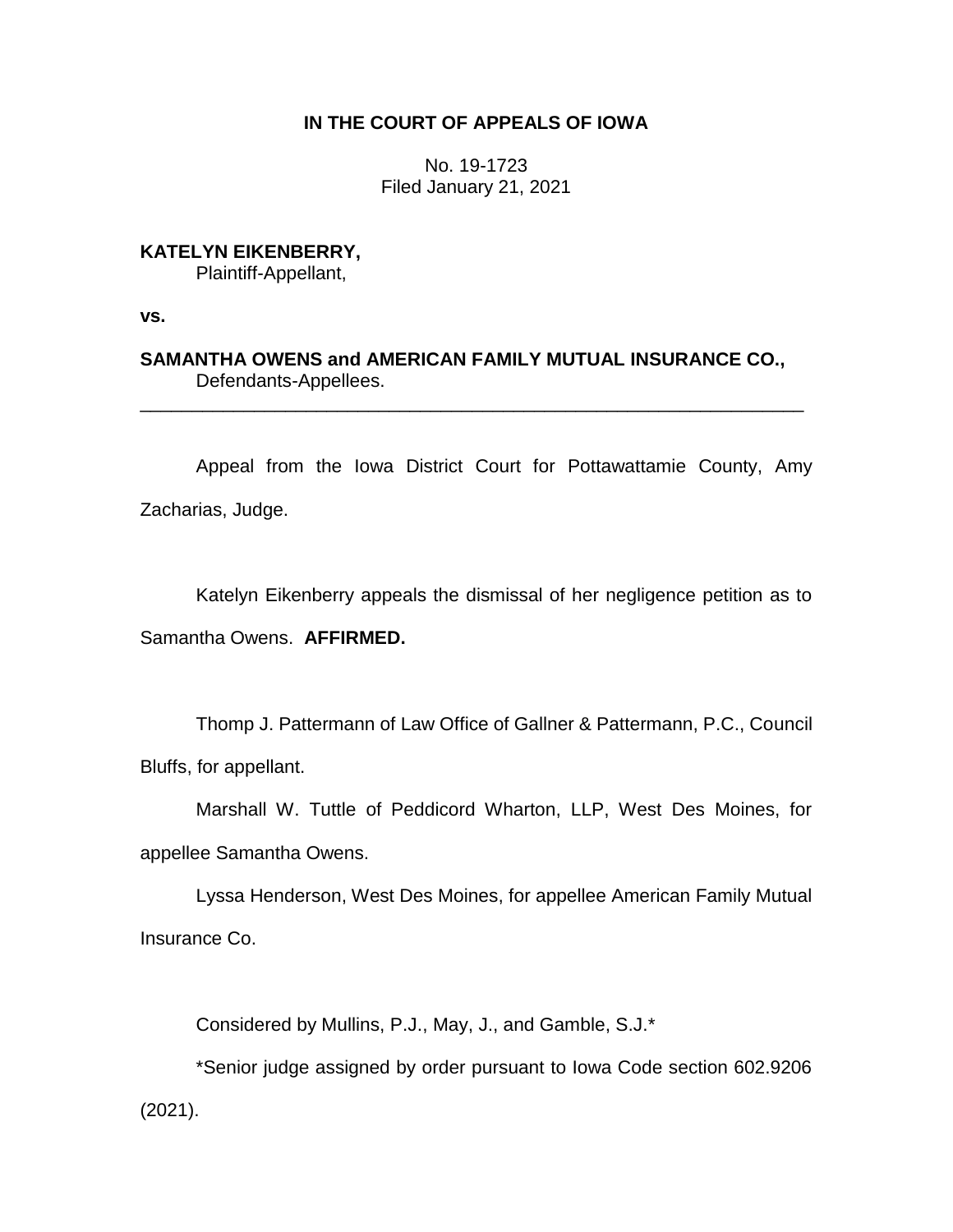## **MULLINS, Presiding Judge.**

On December 5, 2018, Katelyn Eikenberry, an Iowa resident, filed suit against Samantha Owens, a Nebraska resident, alleging negligence in relation to a December 2016 automobile collision. In August 2019, Owens filed a motion to dismiss pursuant to Iowa Rule of Civil Procedure 1.302(5), alleging she was never served with the original notice and petition. Eikenberry resisted. The resistance and its attachments disclose the original notice and petition were filed with the Iowa Department of Transportation (DOT) on December 27, 2018; a non-resident notification was mailed to Owens by regular and certified mail on January 12, 2019; and the certified mailing was returned to Eikenberry's counsel on March 4, stating, "attempted—not known, unable to forward," but the regular mailing was never returned. Owens replied Eikenberry failed to cause mailing by restricted certified mail to her within ten days of notice of filing the original notice with the DOT, as required by Iowa Code section 321.501(2) (2018). Following an unreported hearing, the court granted the motion to dismiss and this appeal followed.

The requirements of section 321.501 must be strictly complied with. *Emery Transp. Co. v. Baker*, 119 N.W.2d 272, 274–75 (Iowa 1963). A plaintiff in actions against nonresidents "shall cause the original notice of suit to be served" by mailing by restricted certified mail a notification of filing notice of suit with the DOT within ten days after filing notice with the DOT. Iowa Code § 321.501(2). "[T]here must be a showing of actual or offered delivery." *L.F. Noll Inc. v. Eviglo*, 816 N.W.2d 391, 395 (Iowa 2012). Eikenberry admittedly failed to mail the notice to Owens within ten days. While Eikenberry argues the regular mailing was not returned as undeliverable, hence suggesting Owens received it, "[o]ur supreme court has